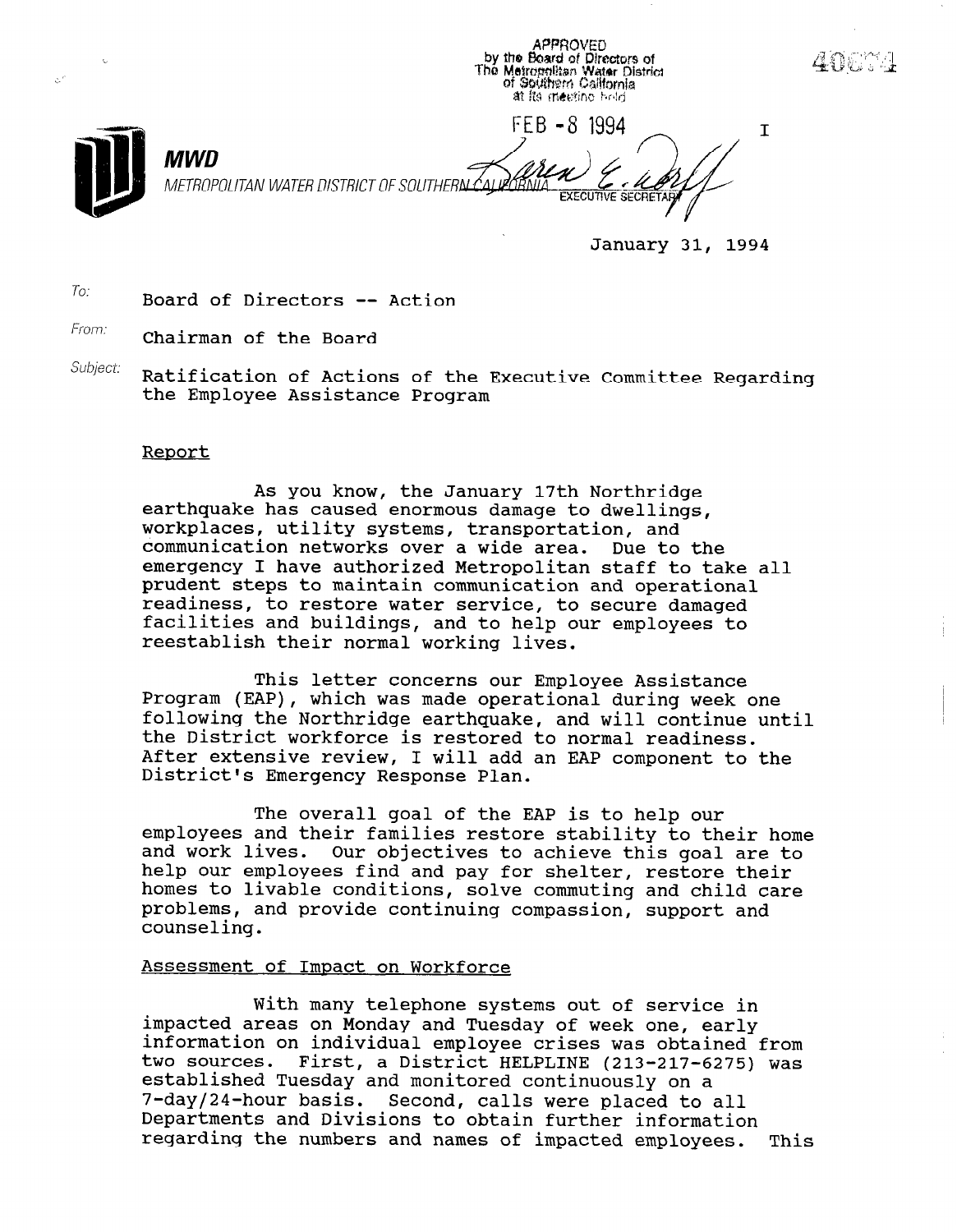Board of Directors -2- January 31, 1994

initial information was followed with direct efforts to locate and speak with those employees impacted by the earthquake.

Early in week one, it was determined that loo-150 District employees were severely enough impacted by the earthquake to impair their normal work schedule and commuting routes. The word "impaired" is used because we have numerous examples of employees who reported to work to help restore water service, even though their own homes were severely damaged. The type of problems experienced by employees include direct home damage, loss of water and power, disruption of transportation routes, and concern for family members. The closure of many schools and child care facilities compounded these problems in many cases.

A summary count of employees affected by these problems as of Monday, January 24th follows. These figures do not include approximately 50 employees who have sustained heavy non-structural damage to their homes and personal property. Also, the large number of employees who live on the Westside and are facing somewhat longer commutes are not included.

Estimated number

| $\star$ | Destruction of home, not habitable              | 5          |
|---------|-------------------------------------------------|------------|
| $\star$ | Structural damage, homes habitable              | 35         |
| $\star$ | Commuting, school and/or child care<br>problems | $50 - 100$ |

#### Program Organization

Although there are many forms of emergency assistance available, Assistant General Manager Wiley Horne has formed an Employee Earthquake Assistance Program (EAP) to expedite service delivery and provide additional support co expective service defivery and provide additional support as needed. The EAP Organization is based in C.<br>utilized the Public Affairs division L. HELPLIN utilizes the rublic Alialis division's HELPLINE<br>communication contex. A network of eleven (11) functio communication center. A network of eleven (11) function work teams, each charged with managing a specific problem area has been developed. The EAP table of organization is actached as EXIII The EAP Cable Of Organization is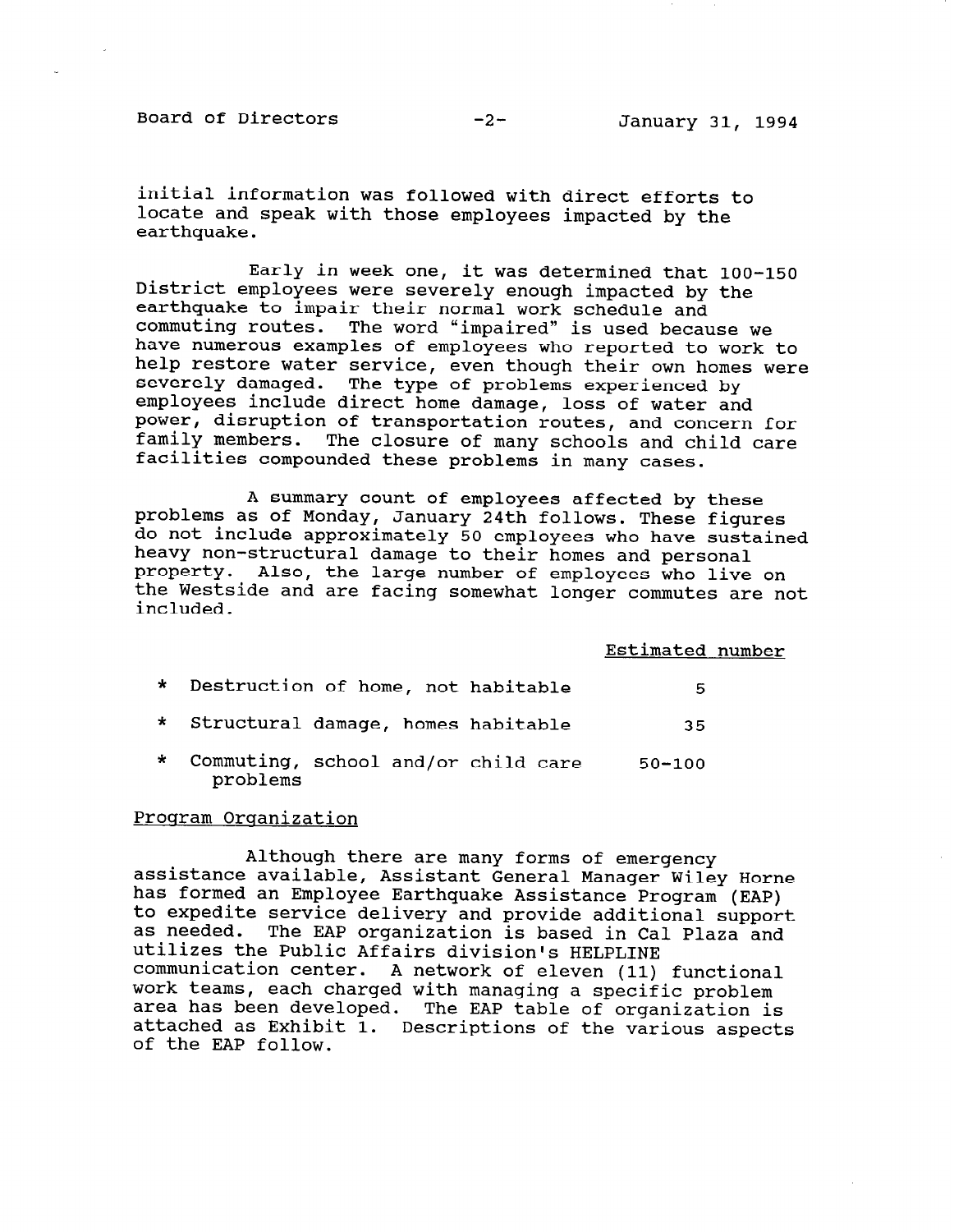Board of Directors -3- January 31, 1994

## 1. HELPLINE ASSISTANCE (213-217-6275)

solving. HELPLINE personnel are providing direct problem-The central HELPLINE desk, plus an assigned troubleshooter and numerous divisional volunteers are establishing telephone contact with impacted employees and visiting them as needed to provide such items as, packing boxes, transportation, moral support, information on FEMA and Metrolink. A wide variety and number of calls have been processed through this centralized, one-stop service provider.

When a specific employee problem cannot be fully answered by the HELPLINE, the employee is immediately referred to one of the many District employees providing specialized assistance. PhoneMail messages have been utilized to notify employees that assistance is available. These messages have been regularly updated. The HELPLINE will remain in effect until the need for its services is eliminated. On an on-going basis the HELPLINE will be issuing bulletins and updates on special programs such as cash availability, child care assistance, commuting and telecommuting options, and FEMA assistance.

# 2. COMMUTING/TRANSPORTATION

The damage to the freeway system has caused a large increase in the use of public transportation, particularly Metrolink. Several employees are reporting dramatically increased commuting times and, in all likelihood, it appears that disruptions to the normal freeway system will continue for over a year. As such, it is proposed that the District increase its current Rideshare subsidy from \$60 per month to a maximum of \$125 per month. The subsidy will be the lesser of \$125 or the cost of a transit pass from the employee's home location. This is being proposed to help meet the following objectives.

- 1) assist the District in supporting requests from local and regional authorities to help reduce freeway congestion by promoting alternative methods of commuting to work.
- 2) reduce the additional anxiety and stress of reduce the additional draitery dramatically in daily commute time.
- $3)$  assist the District in meeting  $\lambda QMD$  requirements assist the District In meeting AQMD require through increased utilization of the existing<br>Rideshare program.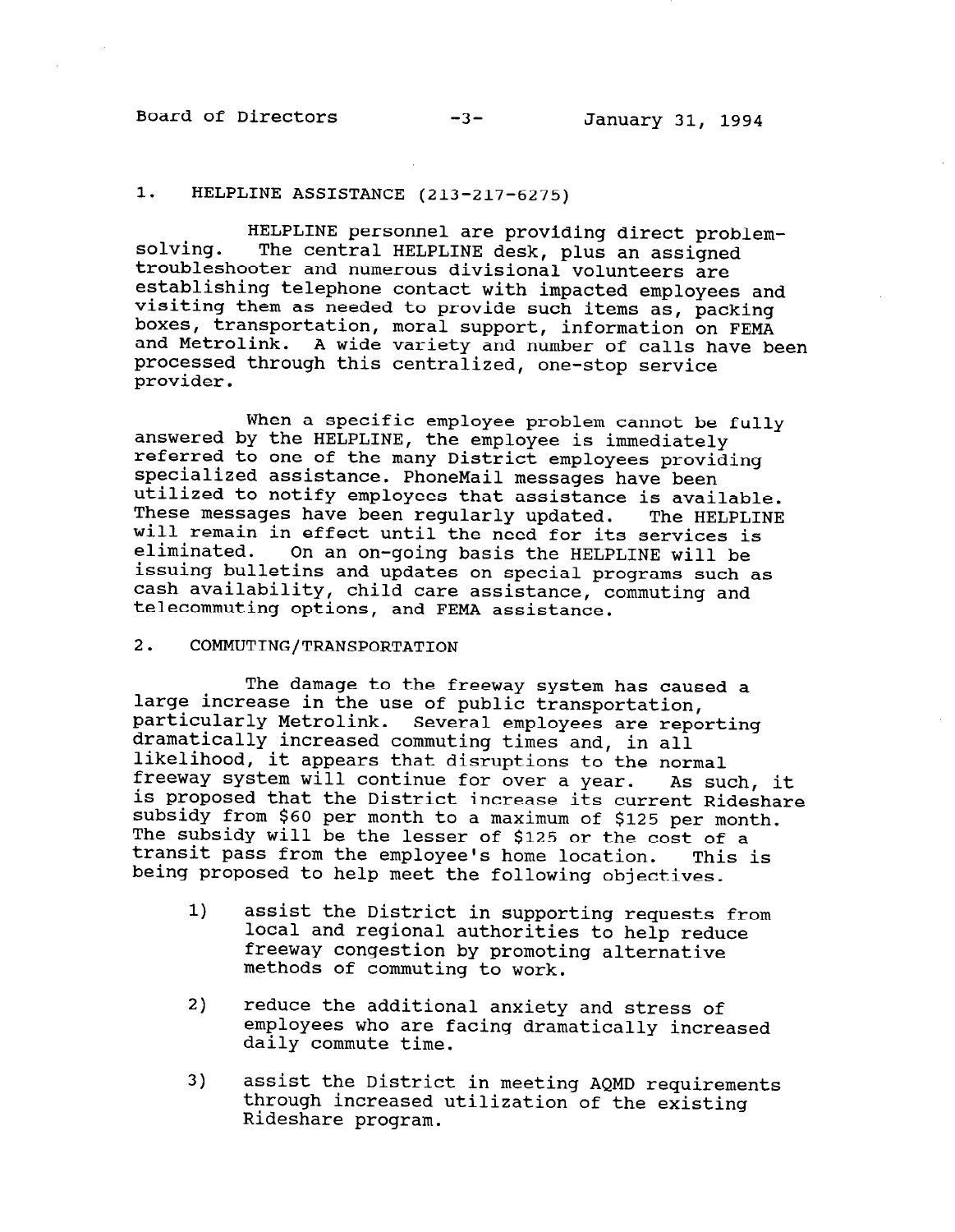$\pm$ 

Prior to the earthquake, 124 employees were participating in the Rideshare subsidy program. Of this total, 61 participants use Metrolink as their primary method of commuting. Approximately half of this number live in areas heavily impacted by the earthquake.

The number of Metrolink riders has risen since the earthquake but firm numbers will not be available until early February when reimbursement requests for the month of January are submitted. The cost of the subsidy program to the District for the 124 employees currently participating is approximately \$90,000. Increasing the subsidy to the proposed \$125 would increase the District's annual cost to \$186,000 at the current level of participation. The cost for each additional employee choosing to use the subsidy program would be \$1,500 annually.

Seven District-sponsored vanpools originate in areas impacted by the quake of which three were affected. The normal routes of these three vans have been slowed or diverted. The distribution and scheduling of vanpools will continue to be closely monitored and modified as necessary.

#### 3) CREDIT UNION

Effective Thursday noon of week one, two new programs are in force. First, over the counter cash from member's accounts was increased from \$300 to \$500 per individual account per day. Second, 5-year loans of up to \$5,000 at the rate of 6% per annum can be obtained by qualifying credit union members on one to two day turnaround. The first payment will be deferred for 3 months, thus providing a bridge until FEMA payments become available. An employee borrowing the full \$5,000 for 5 wedies in employed bollowing the full 99,000 for 9<br>Vears would repay approximately \$45 per paycheck. Notice of the program has been sont by mail to employee homis and the program has been sent by mail to employee homes and distributed by phone mail.

### 4) CASH AVAILABILITY

Effective Wednesday of week one, instant check cashing for employees up to \$500 per week was instituted at cashing for emproyees up to good per week was instituted a<br>Cal Plaza and at the Jensen Plant. Cash was wital in many cal field and at the bensen riant. Cash was vital in me.<br>impacted areas, especially during week one. This servi impucted areas, especially dufflig week one. This service will be monitored and discontinued as it becomes no longer necessary.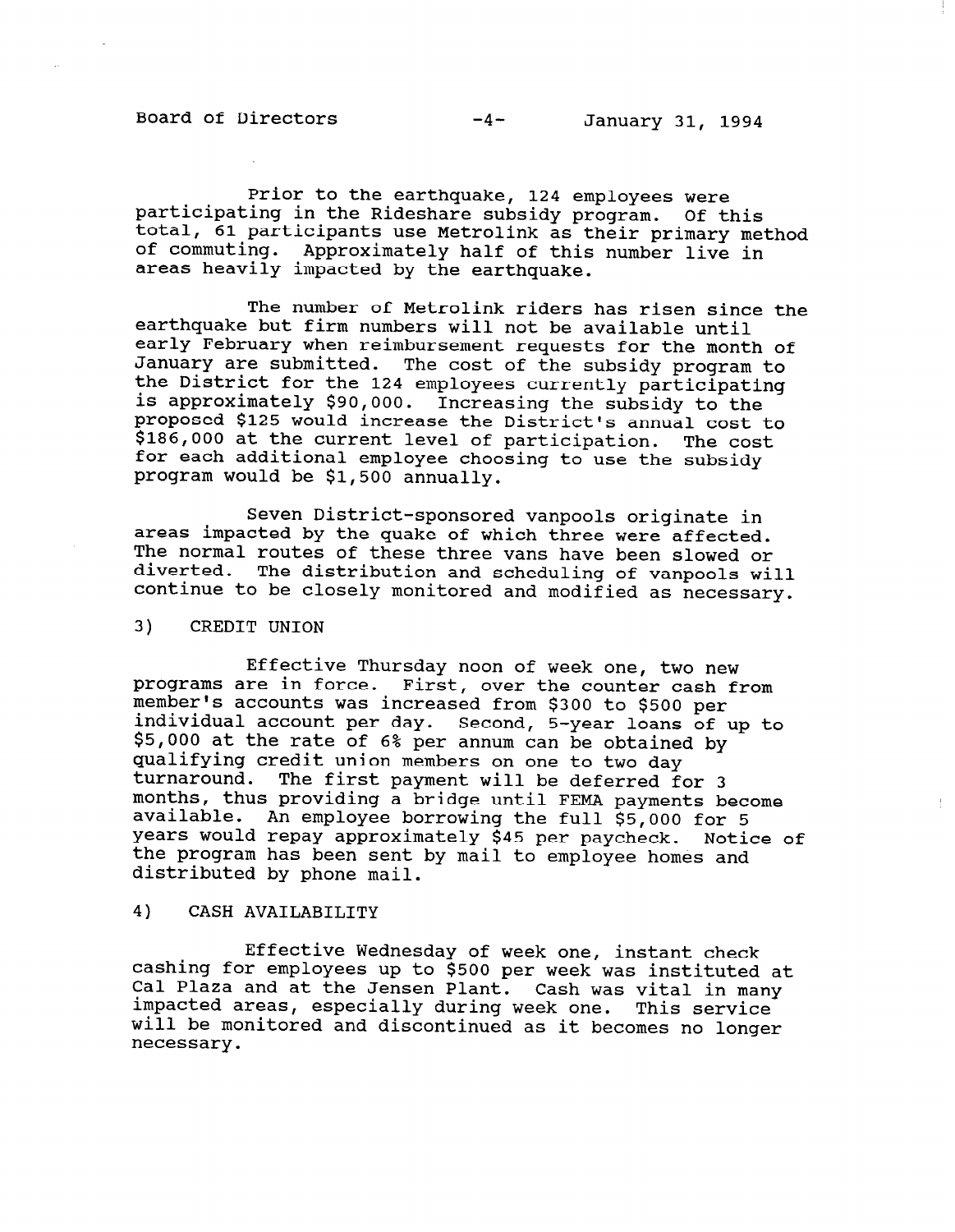Board of Directors -5- January 31, 1994

#### 5) EMERGENCY LEAVE

Management has implemented an emergency leave program which allows employees up to 32 hours of paid emergency leave where necessary to deal with family distress and home damage, or where commutes were made impossib Additionally, a second leave program is also being develope for employees who will require leave from work due to the earthquake and have no vacation, personal, compensatory time or floating holiday leave available may request an advance leave up to 80 hours. It is proposed that the leave may be used over the next ninety days and that employees will have one year to pay back the advance leave commencing May 1, 1994. This program requires amendment of existing MOU's with the various bargaining units. Initial meet and confer discussions have already commenced.

## 6) FEMA ASSISTANCE

The District has been distributing fact sheets to impacted employees on the FEMA program. Additionally, the District is exploring with FEMA the need for and possibility of establishing an on-site FEMA office at Cal Plaza to expedite the processing of FEMA applications.

# 7) CHILD CARE REFERRAL ASSISTANCE

To assess employee needs with respect to emergency child care needs, a phone mail message was sent to all employees. Calls were also made to identify openings in licensed child care facilities. Several openings were located in the downtown Los Angeles area and a limited number of openings where identified in the areas most impacted by the earthquake. This service will continue as needed and will be coordinated through the HELPLINE.

#### 8) ALTERNATE WORK ARRANGEMENTS

explored. At the discretion of individual Division A variety of alternate work arrangements are being Managers, employees with severe commuting problems may be allowed to utilize telecommuting and/or flexible work schedules until normal commuting patterns return. The District is also exploring the option of establishing a temporary telecommuting facility at the Department of Water Resources (DWR) Castaic field facility, subject to agreement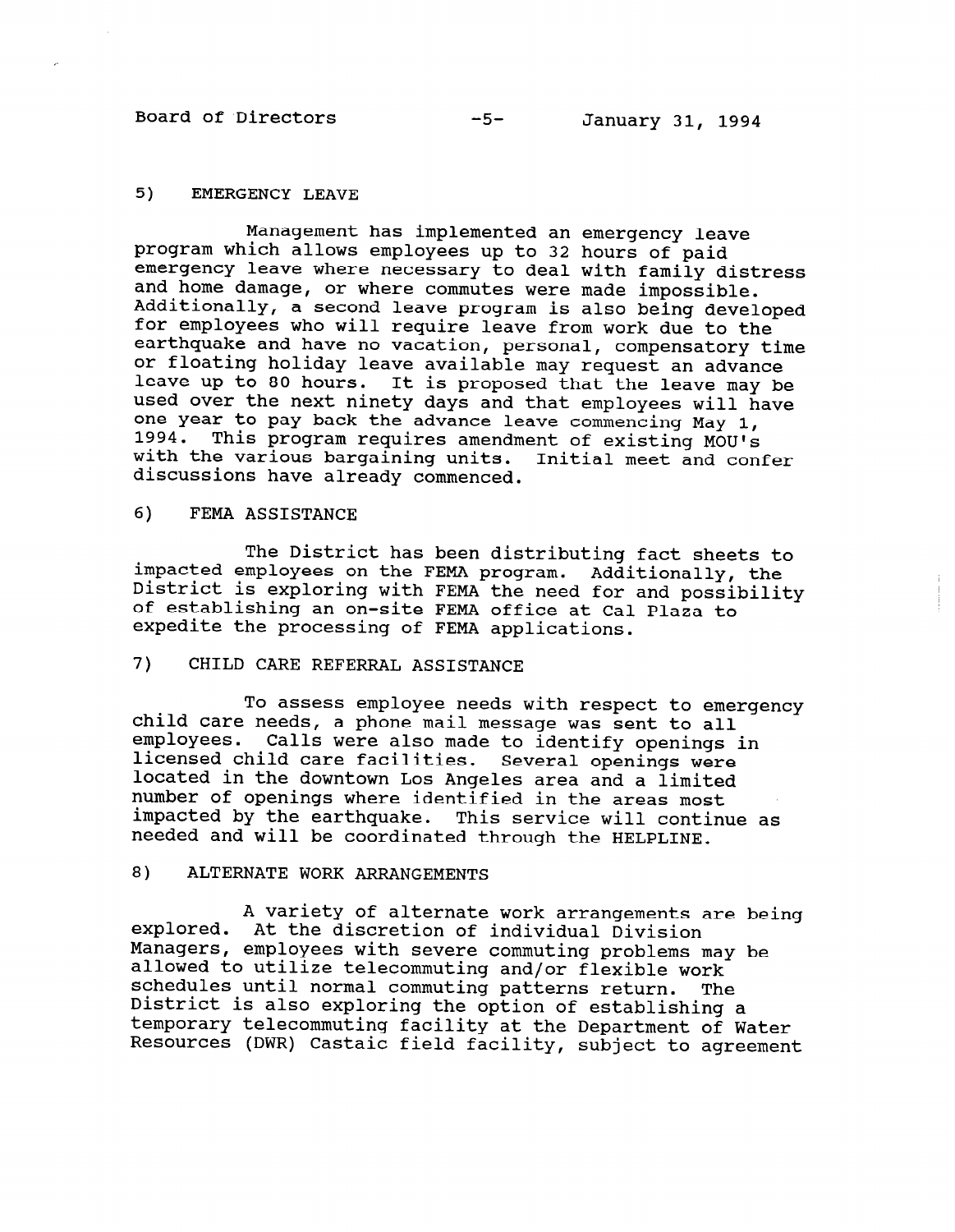Board of Directors -6- January 31, 1994

by DWR and the District's final determination of need. The option of utilizing the Jensen facility as a temporary telecommuting site is also being explored. In some situations, Division Managers may agree to have severely impacted employees work from home utilizing portable computers.

## FOLLOW-UP ACTIVITIES

Management will meet with a forum of the member agencies to discuss permanent plans for emergency response in the future. Utilizing lessons learned from the recent earthquake, the EAP will be modified, coordinated with the members, and fine tuned so that the District's response time can be further reduced when future earthquakes or other emergencies occur.

#### RECOMMENDATIONS

For the benefit of the public, in order to assure the availability and efficiency of the District's employees following the Northridge earthquake, The Executive committee acted on January 26, 1994 to authorize the measures listed below. It is recommended that the Board ratify the actions of the Executive Committee as follows:

- 1) The implementation of the Emergency Leave Program which authorizes up to 32 hours of emergency leave for employees adversely impacted by the recent Northridge earthquake, and authorize the General Manager, with approval of the General Counsel, to execute amendments to Memoranda of Understanding with the employees' associations, subject to completion of the meet and confer process.
- 2) The authorization of the General Manager to implement an emergency advance leave program as described above, and execute amendments to the Memoranda of Understanding as provided above, subject to the meet and confer process and in a form approved by the General Counsel.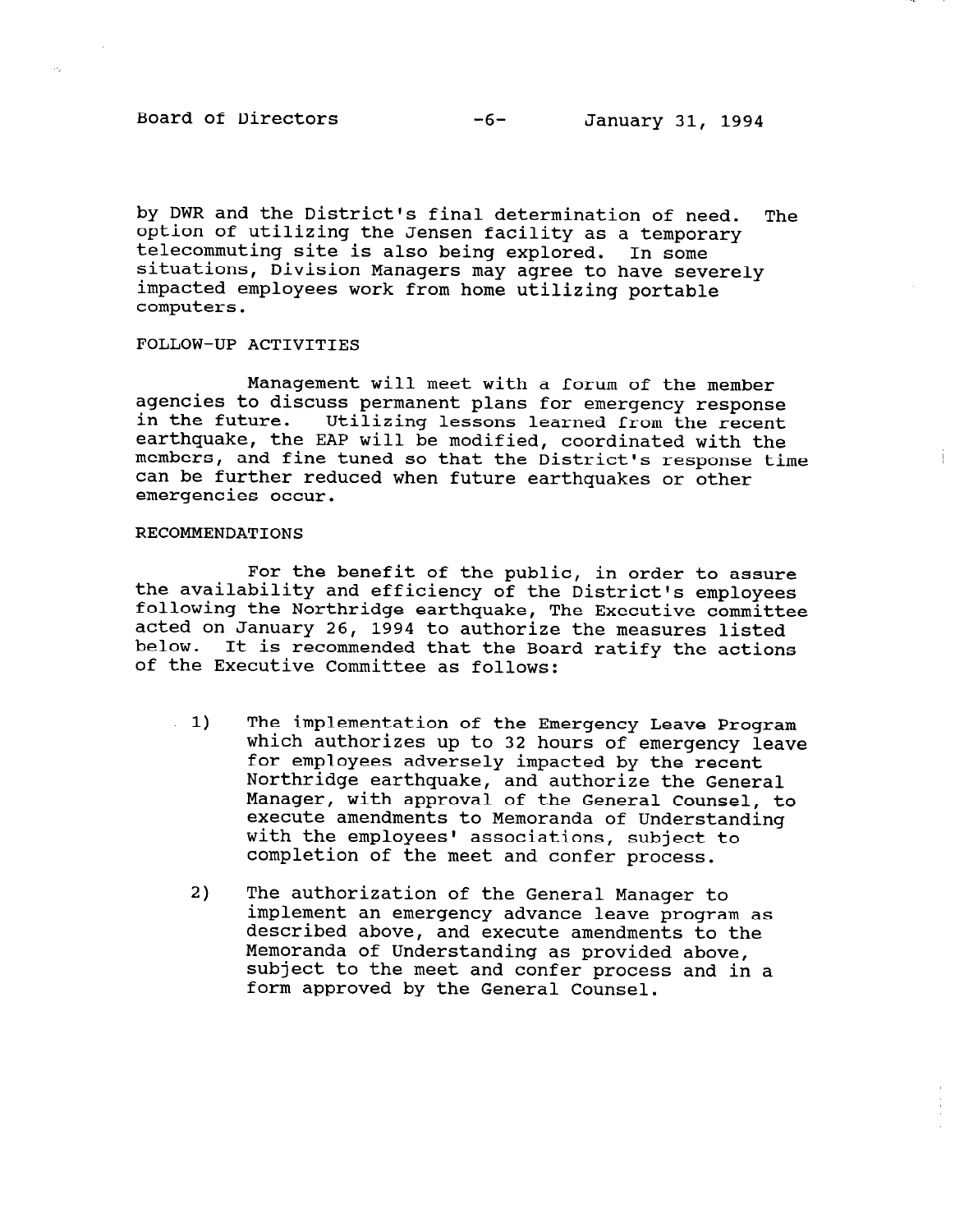3) The approval of the increase in the Rideshare reimbursement program for employees utilizing public transportation from \$60 per month to a maximum of \$125 per month. The reimbursement will be the lesser of \$125 or the cost of a transit pass from the employee's home location. This change has been approved by all of the employee bargaining units.

 $\overline{\psi}$ ohn V. Foley<br>Chairman, Board of Directors